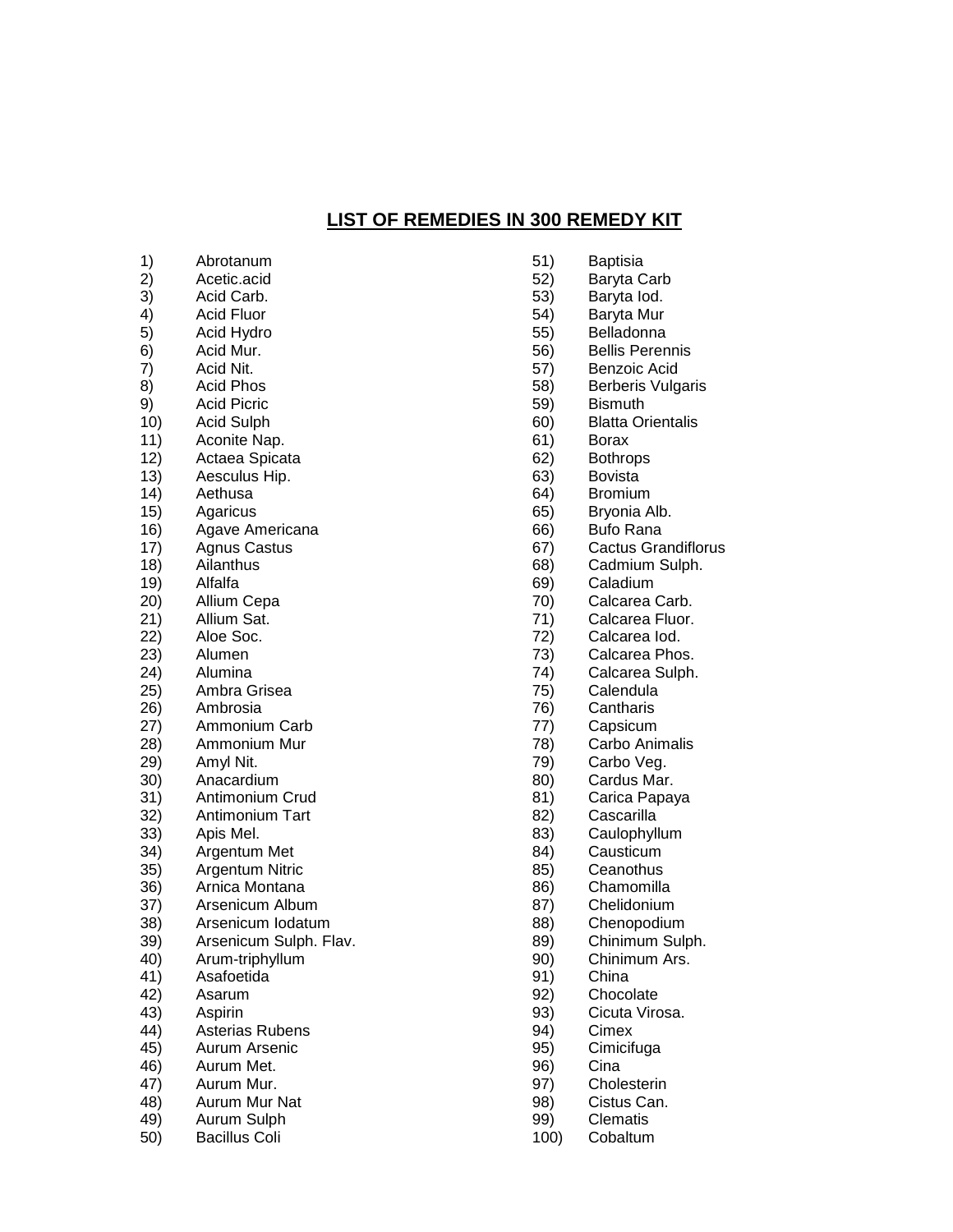| 101) | Coca                  |
|------|-----------------------|
| 102) | Cocculus              |
| 103) | Coccus Cacti          |
| 104) | Coffea                |
| 105) | Colchicum             |
| 106) | Collinsonia Can.      |
| 107) |                       |
|      | Colocynth             |
| 108) | Condurango            |
| 109) | Conium Mac.           |
| 110) | Crataegus Ox          |
| 111) | Crocus                |
| 112) | Crotalus Horr.        |
| 113) | Croton Tig.           |
| 114) | Cuprum Acet.          |
| 115) | Cuprum Ars.           |
| 116) | Cuprum Met.<br>Curare |
| 117) |                       |
| 118) | Cyclamen              |
| 119) | Cypridemium           |
| 120) | Damiana               |
| 121) | Digitalis P.          |
| 122) | Dioscorea             |
| 123) | Dolichos              |
| 124) | Drosera               |
| 125) | Dulcamara             |
| 126) | Dysentery Co.         |
| 127) | Echinacea Ang.        |
| 128) | Eel Serum             |
| 129) | Elaps Cor.            |
| 130) | Elaterium             |
| 131) | Equisetum             |
| 132) | Erigeron C.           |
| 133) | Eucalyptus            |
| 134) | Eupatorium<br>Perf.   |
| 135) | Eupatorium Purp.      |
| 136) | Euphrasia             |
| 137) | Fagopyrum             |
| 138) | Ferrum Met.           |
| 139) | Ferrum Mur.           |
| 140) | Ferrum Phos.          |
| 141) | Filix Mas.            |
| 142) | Formica Rufa          |
| 143) | Fraxinus              |
| 144) | Gaertner              |
| 145) | Gelsemium             |
| 146) | Gentiana L.           |
| 147) | Glonoinum             |
| 148) | Gnaphalium            |
| 149) | Graphites.            |
| 150) | Guaiacum              |

- 151) Hamamelis
- 152) Hekla Lava
- 153) Helleborus
- 154) Helonias
- 155) Hepar Sulph
- 156) Hippozaenum
- 157) Holarrhoeana
- 158) Hura Braz
- 159) Hydrastis
- 160) Hydrocotyle
- 161) Hyoscyamus
- 162) Hypericum
- 163) Iberis<br>164) Ichthy
- **Ichthyolum**
- 165) Ignatia
- 166) Insulin
- 167) Iodium
- 168) Ipecac
- 169) Iris Vesicolor
- 170) Joborandi
- 171) Jonosia
- 172) Justicia
- 173) Kali Bich.
- 174) Kali Brom.
- 175) Kali Carb
- 176) Kali Cyanatum
- 177) Kali Iod .
- 178) Kali Mur .
- 179) Kali Phos.
- 180) Kali Sulph .
- 181) Kalmia
- 182) Kreosotum
- 183) Lac Caninum
- 184) Lachesis
- 185) Lachnanthes T.
- 186) Lapis Alb.
- 187) Lathyrus Sativa
- 188) Latrodactus
- 189) Ledum Pal.
- 190) Lilium Tig.
- 191) Lithium Carb .
- 192) Lobelia
- 193) Lycopodium
- 194) Lycopus
- 195) Lyssinum
- 196) Magnesia Carb .
- 197) Magnesia Phos .
- $198)$ Magnesia Mur.
- 199) Mancinella
- 200) Mephitis